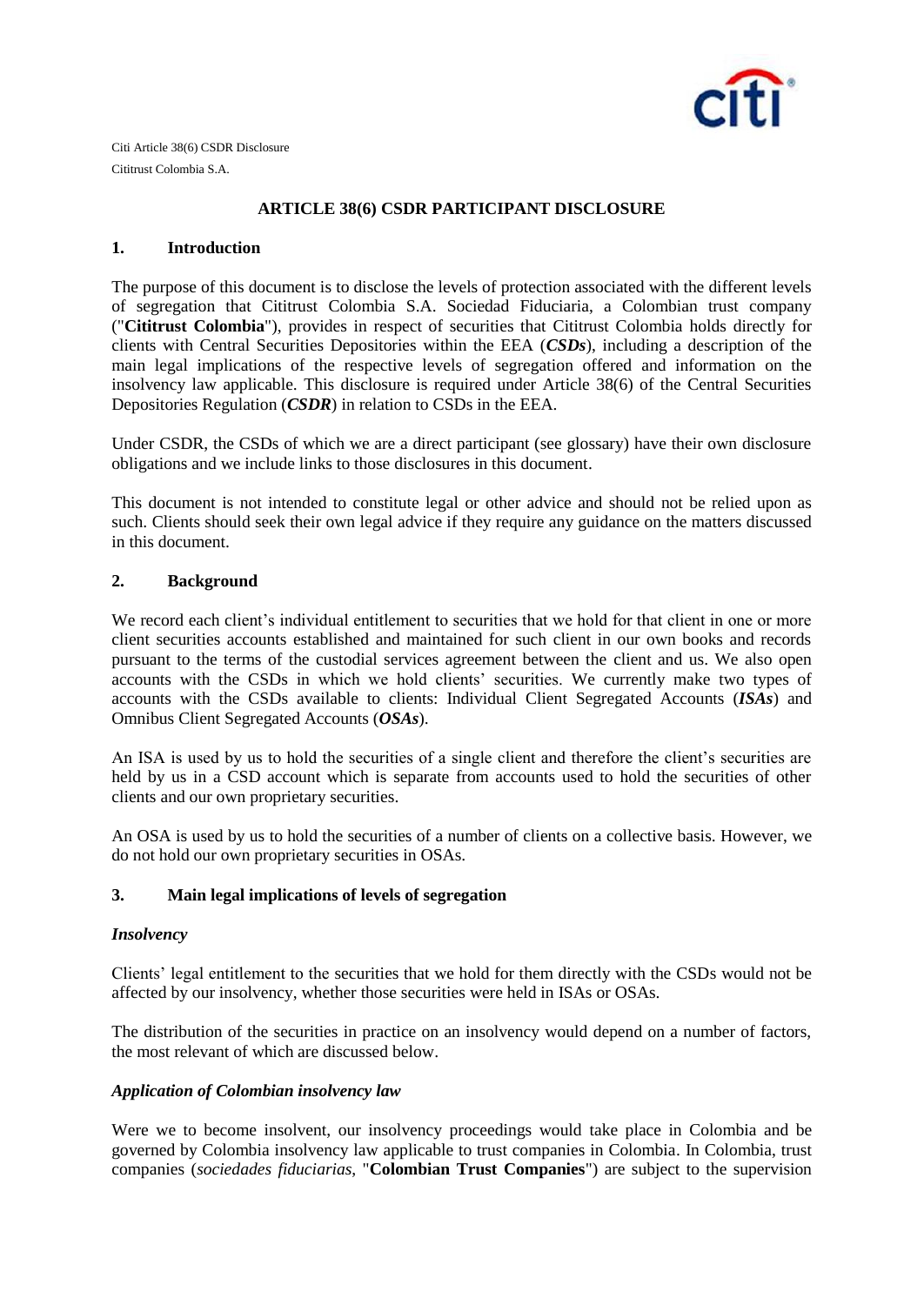

Cititrust Colombia S.A.

and oversight of the Colombian financial authority (*Superintendencia Financiera de Colombia*, "**SFC**"), which has legal power to take over a regulated entity undergoing situations of distress o breaching the law for either (i) administration (*toma de posesión para administar*),<sup>1</sup> or (ii) liquidation (*toma de posesión para liquidar*, "**Liquidation Scenario**").

The law requires Colombian Trust Companies to keep assets delivered by their clients in trust or custody segregated from their own and from those of its other clients.<sup>2</sup>

(i) Recovery of client securities in a Liquidation Scenario

Article 299(2) of the Colombian Financial System Statute ("**EOSF**", after its Spanish acronym) excludes from the liquidation of the estate of any entity subject to the supervision of the SFC, such as Colombian Trust Companies, the following assets:

- (a) Securities (A) delivered to the trust company for collection, in furtherance of a trust or mandate agreement or (B) those which the Colombian Trust Companies received on behalf of a third party, provided such securities are endorsed or drawn directly for the benefit of such third party (even if there is no formal trust or mandate agreement).
- (b) Funds received by the Colombian Trust Company in furtherance of a trust, mandate, or a custodian agreement, provided that there is evidence of the respective agreement predating the authorities' intervention of the trust company for liquidation purposes.
- (c) Accounts receivable delivered to the Colombian Trust Company for collection on behalf of a third party in furtherance of a trust, mandate or custodian agreement, provided there is evidence of the respective agreement predating the authorities' intervention of the trust company.
- (d) Assets in general (including securities) held by the Colombian Trust Company as custodian or trustee, or as a result of the collection of discounted receivables.
- (e) Generally, all assets belonging to third parties

The EOSF expressly excludes from the bankruptcy estate, and orders the authorities to deliver to their owners, any securities and cash held by the insolvent Colombian Trust Company (whether directly or indirectly through other sub-custodians) in furtherance of custody or custodian agreements. Consequently, such securities would not be regarded as part of the assets of the Colombian Trust Company, and are unavailable for distribution among or realization for the benefit of creditors of the Colombian Trust Company.

(ii) Recovery of client cash in a Liquidation Scenario

1

(a) Title to clients' cash will not pass to the property of the Colombian Trust Company (provided a custodian agreement exists with such company). However, note that in practice the Colombian Trust Company must deposit the cash with a cash-deposit entity

<sup>&</sup>lt;sup>1</sup> With the aim of solving the adverse conditions of the entity, in order to allow the entity to carry out its corporate purpose, or to manage the entity in order to improve the conditions for depositors, savers and investors to obtain the payments of their credits.

<sup>2</sup> Code of Commerce, articles 1227 and 1233; Decree 2555/2010, Article 2.37.1.1.5(b)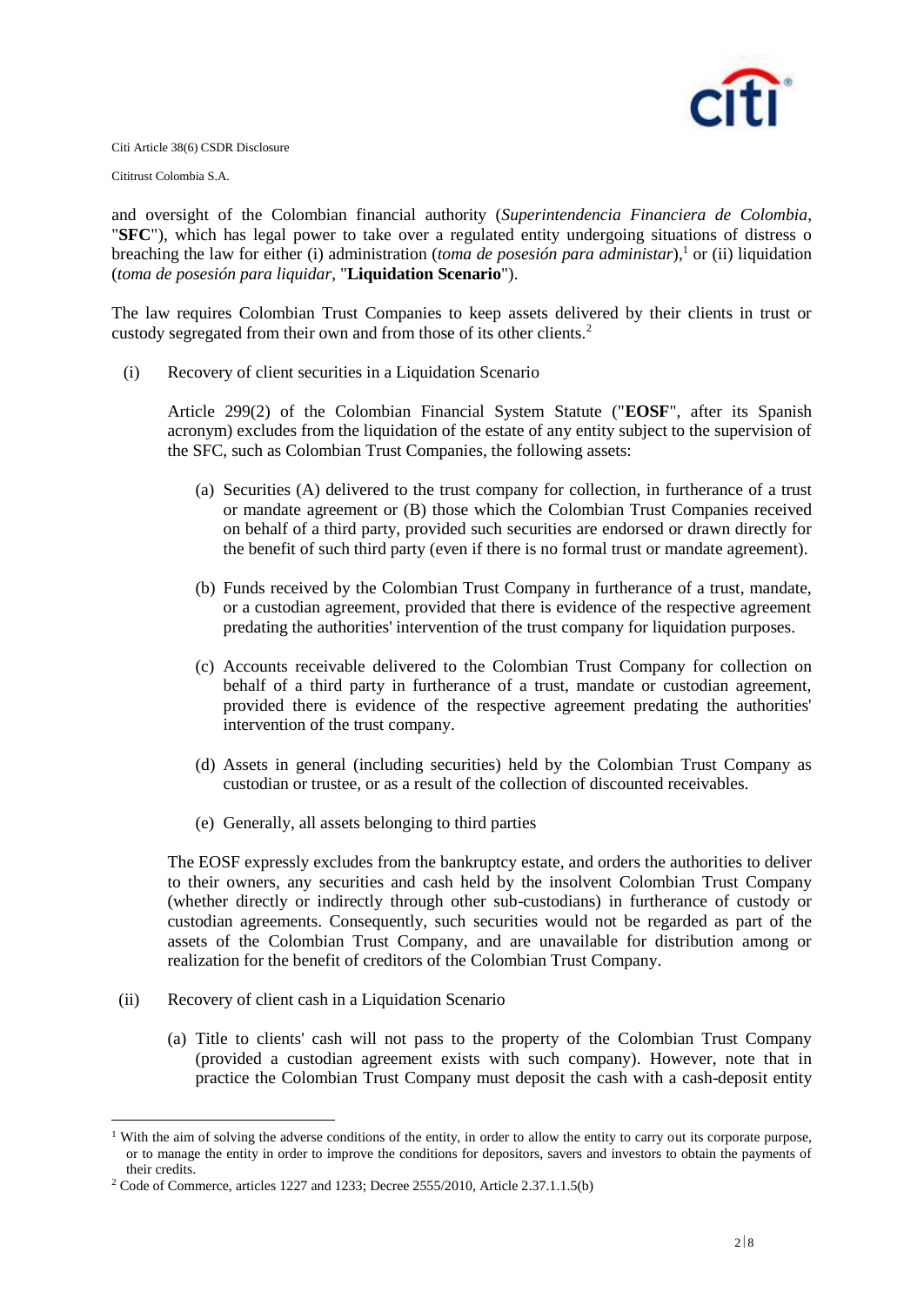

Cititrust Colombia S.A.

("Deposit Institution"),<sup>3</sup> and upon making such deposit, title to cash will pass to the Deposit Institution.

- (b) In Colombia, the law does not authorize Deposit Institutions to provide custody services. Any cash deposited in a Deposit Institution will be held by such entity as a cash deposit and not in custody.
- (c) In the event of liquidation of the Colombian Trust Company, clients may recover their cash from the Colombian Trust Company if client provides evidence of such cash deposit predating the liquidation of the trust company. Appropriate evidence would be the corresponding custodian agreement. However, in the event of bankruptcy of the Deposit Institution holding cash delivered by the client, such clients will only be able to recover such cash held by the Deposit Institution as an unsecured creditor if there are sufficient funds in the Deposit Institution and, in that case, by following the procedures provided by Colombian applicable insolvency regulations.

#### *Nature of clients' interests*

Our clients' securities are recorded in our clients' name at the relevant CSD, who are considered as a matter of law to have the legal and beneficial proprietary interest in those securities. This is in addition to any contractual right a client may have against us to have the securities delivered to them.

This applies both in the case of ISAs and OSAs. However, the nature of clients' interests in ISAs and OSAs is different. In relation to an ISA, each client is beneficially entitled to all of the securities held in the ISA attributable to that client. In the case of an OSA, as the securities are held collectively in a single account, each client is normally considered to have a beneficial interest in all securities in the account proportionate to its holding of securities as recorded in our books and records.

Our books and records constitute evidence of our clients' interests in the securities. The ability to rely on such evidence would be particularly important on our insolvency and in the case of an OSA should no records of individual clients' entitlements be held by the relevant CSD.

We are subject to the client segregation and asset rules in Colombia (*Client Asset Rules*), which contain requirements as to the maintenance of accurate books and records and the reconciliation of our records against those of third parties that hold client assets on our behalf (which include CSDs with which accounts are held). We are also subject to audits in respect of our compliance with those rules. Subject to the maintenance of books and records in accordance with the Client Asset Rules, clients should receive the same level of regulatory protection from both ISAs and OSAs.

## *Shortfalls*

1

If there were a shortfall between the number of securities that we are obliged to deliver to clients and the number of securities that we hold on their behalf in either an ISA or an OSA, this could result in fewer securities than clients are entitled to being returned to them on our insolvency. The way in which a shortfall could arise would be different as between ISAs and OSAs (see further below).

<sup>3</sup> These consist of (a) banks (*establecimientos bancarios*), (b) finance corporations (*corporaciones financieras*), (c) financing companies (*compañías de financiamiento*), (d) *Fondo Nacional del Ahorro*, and (e) any other entity which the law may expressly require.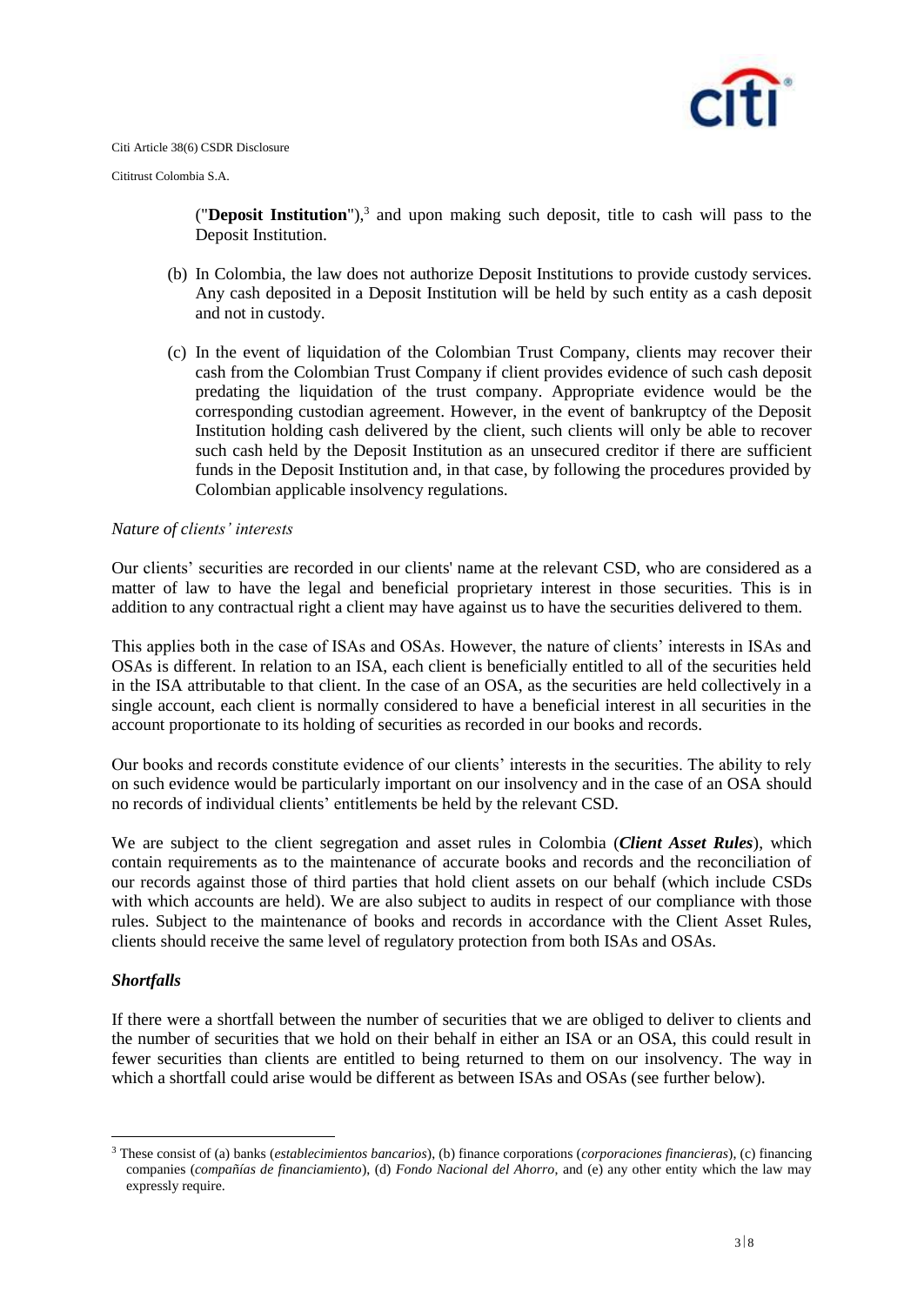

Cititrust Colombia S.A.

#### *How a shortfall may arise*

We do not permit clients to make use of or borrow securities belonging to other clients for intra-day settlement purposes, even where the securities are held in an OSA, in order to reduce the chances of a shortfall arising as a result of the relevant client failing to meet its obligation to reimburse the OSA for the securities used or borrowed.

Where we have been requested to settle a transaction for a client and that client has insufficient securities held with us to carry out that settlement, in the case of both an ISA and an OSA, we only carry out the settlement once the client has delivered to us the securities needed to meet the settlement obligation.

However, a shortfall could arise as a result of inadvertent administrative error or operational issues.

Nothing in this paragraph should be construed to override any obligation that the client owes us in respect of any irrevocable payment or delivery obligations (as these terms are defined in the custodial services agreement which we have in place with the client as amended or supplemented from time to time) which we incur in settling that client's trades.

## *Treatment of a shortfall*

In the case of an ISA, the whole of any shortfall on the relevant account would be attributable to the client for whom the account is held and would not be shared with other clients for whom we hold securities. Similarly, the client would not be exposed to a shortfall on an account held for another client or clients.

In the case of an OSA, the shortfall would be shared among the clients with an interest in the OSA. **Therefore, a client may be exposed to a shortfall even where securities have been lost in circumstances which are completely unrelated to that client.**

## *Shortfall mitigation rules*

If a shortfall arose for which we are liable to the client, the client may have a claim against us for any loss suffered. If we were to become insolvent and subject to a Liquidation Scenario prior to covering a shortfall as required by the Client Asset Rules, clients would rank as general unsecured creditors for any amounts owing to them in connection with such a claim. Clients would therefore be exposed to the risks of our liquidation, including the risk that they may not be able to recover all or part of any amounts claimed.

In these circumstances, clients could be exposed to the risk of loss on our liquidation. If securities were held in an ISA, the entire loss (equal to the shortfall) would be borne by the client for whom the relevant account was held. If securities were held in an OSA, each of the clients with an interest in that account would bear a loss equal to the amount of the shortfall allocated to it.

In order to calculate clients' shares of any shortfall in respect of an OSA, each client's entitlement to securities held within that account would need to be established as a matter of law and fact based on our books and records. Any shortfall in a particular security held in an OSA would then be allocated among all clients with an interest in that security in the account. It is likely that this allocation would be made rateably between clients with an interest in that security in the OSA, although arguments could be made that a shortfall in a particular security in an OSA should be attributed to a particular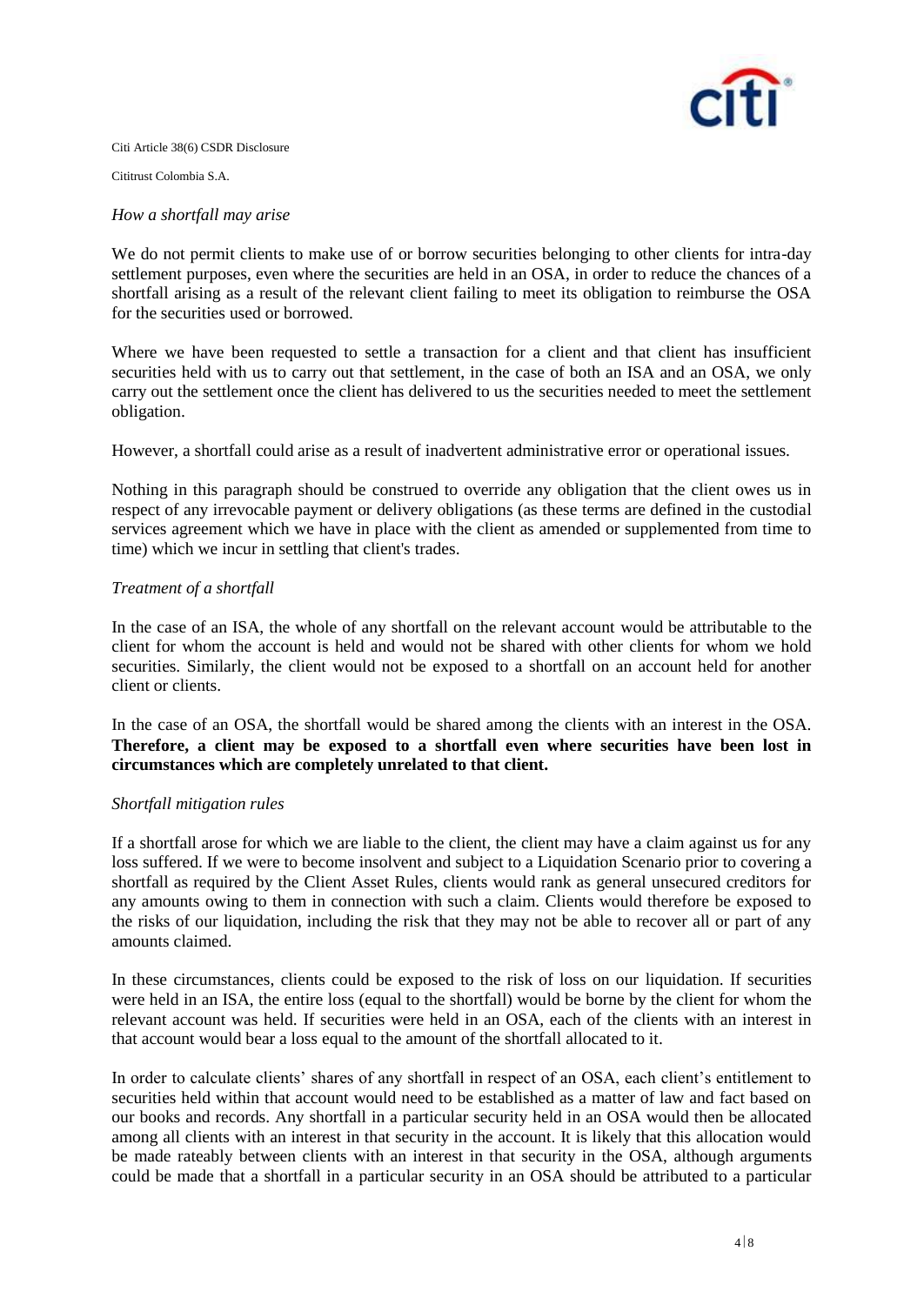

Cititrust Colombia S.A.

client or clients if such client were found responsible for failing to deliver securities in an Omnibus Account, . It may therefore be a time consuming process to confirm each client's entitlement.

This could give rise to delays in returning securities and initial uncertainty for a client as to its actual entitlement on an insolvency. Ascertaining clients' entitlements could also give rise to the expense of litigation, which could be paid out of clients' securities in the event of our insolvency.

#### *Security interests*

#### *Security interest granted to a third party other than a CSD*

Security interests granted over clients' securities (which for the avoidance of doubt must always be granted in accordance with the terms of the custodial services agreement and/or additional contractual agreements that we have in place with them) could have a different impact in the case of ISAs and OSAs.

Where the client purports to grant a security interest over its interest in securities held by us which we hold in an OSA and the security interest was asserted against the CSD with which the account was held, there could be a delay in the return of securities from that account to all clients holding securities in the relevant account. However, in practice, we would expect that the beneficiary of a security interest over a client's securities would perfect its security by notifying us rather than the relevant CSD and would seek to enforce the security against us rather than against such CSD, with which it had no relationship. We would also expect the CSDs to refuse to recognise a claim asserted by anyone other than ourselves as account holder.

#### *Security interest granted to CSD*

Whether or not the CSD may benefit from a security interest will be regulated by the CSD's own rules. Such rules may also regulate the CSD's approach to enforcement to such security interest. Should the CSD benefit from a security interest over securities held for a client, there could be a delay in the return of securities to a client (and a possible shortfall) in the event that we failed to satisfy our obligations to the CSD and the security interest was enforced. This applies whether the securities are held in an ISA or an OSA. However, in practice, we would expect that a CSD would first seek recourse to any securities held in our own proprietary accounts to satisfy our obligations and only then make use of securities in client accounts. We would also expect a CSD to enforce its security rateably across client accounts held with it.

Furthermore, the Client Asset Rules restrict the situations in which we may grant a security interest over securities held in a client account.

Our insolvency may also have an impact on our ability to collect any entitlements, such as dividends, due on clients' securities held in an ISA or OSA or exercise any voting rights in respect of those securities.

#### **4. CSD disclosures**

Set out below is the link to the CSD website in which we are a participant. The below link will contain the CSD disclosure once published by the CSD:

www.clearstream.com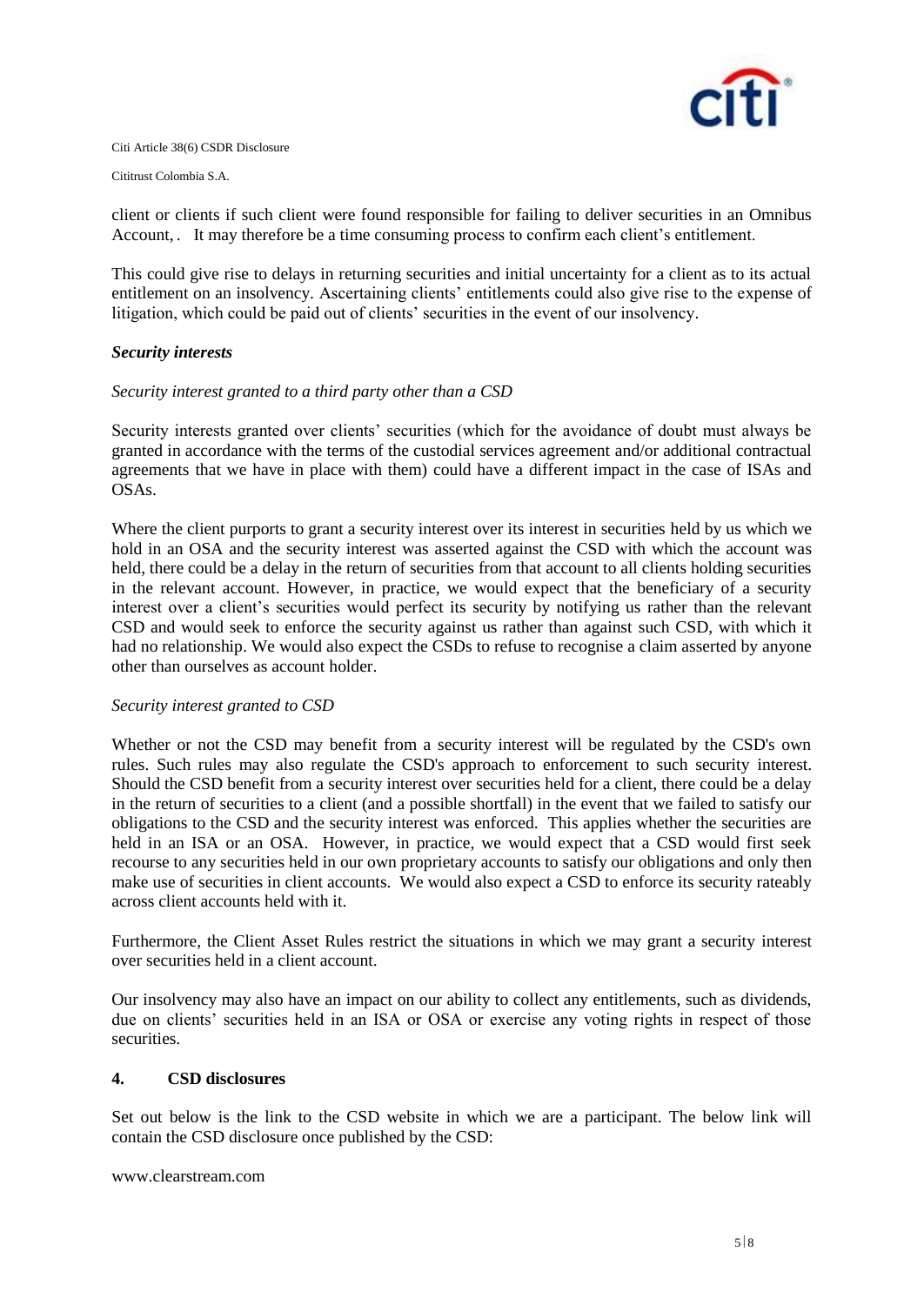

Cititrust Colombia S.A.

These disclosures have been provided by the relevant CSDs. We have not investigated or performed due diligence on the disclosures and clients rely on the CSD disclosures at their own risk.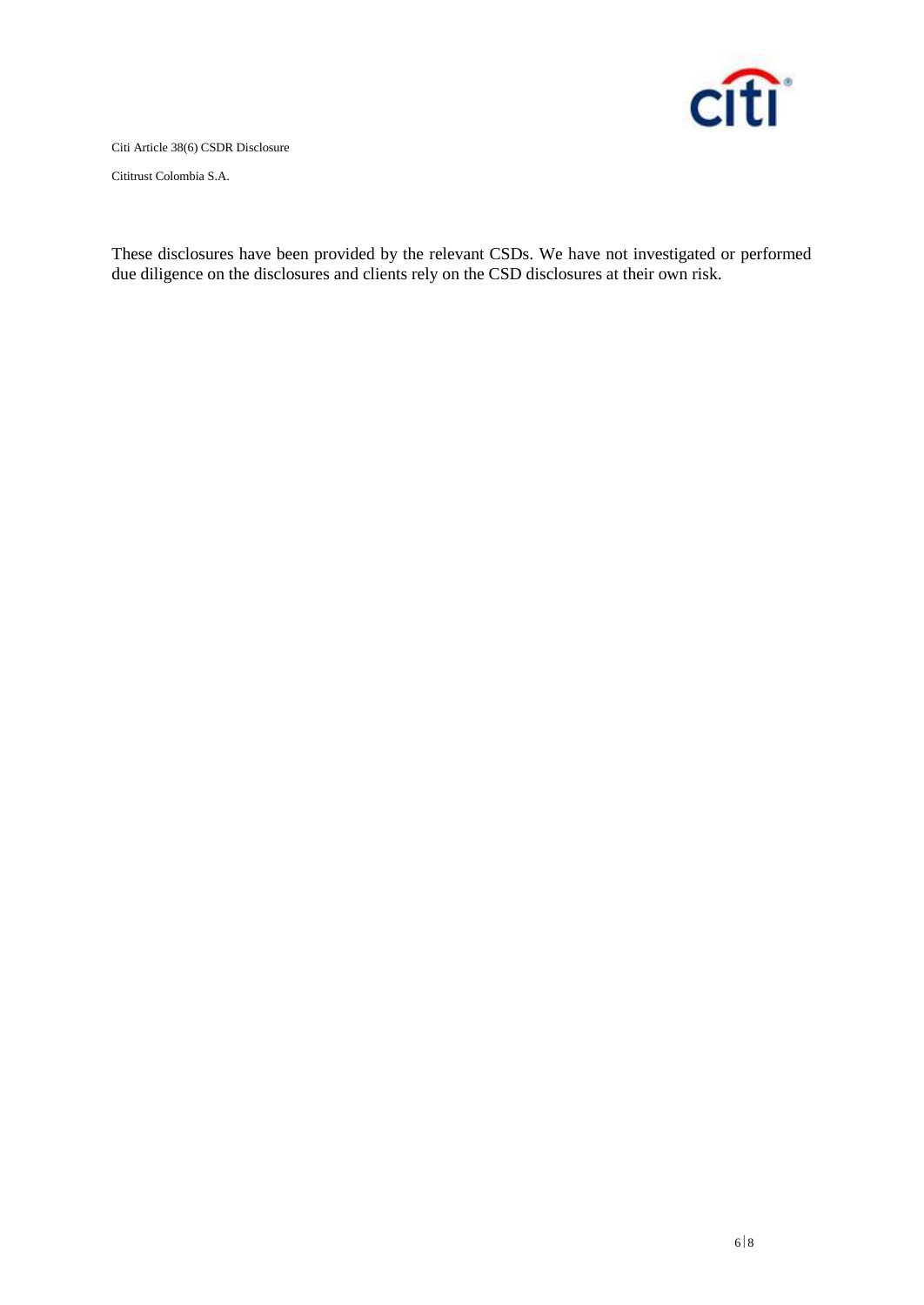

Cititrust Colombia S.A.

# **GLOSSARY**

*Central Securities Depository* or *CSD* means an entity which records legal entitlements to dematerialised securities and operates a system for the settlement of transactions in those securities.

*Central Securities Depositories Regulation* or *CSDR* refers to EU Regulation 909/2014 which sets out rules applicable to CSDs and their participants.

*direct participant* means an entity that holds securities in an account with a CSD and is responsible for settling transactions in securities that take place within a CSD. A direct participant should be distinguished from an indirect participant, which is an entity, such as a global custodian, which appoints a direct participant to hold securities for it with a CSD.

*EEA* means the European Economic Area.